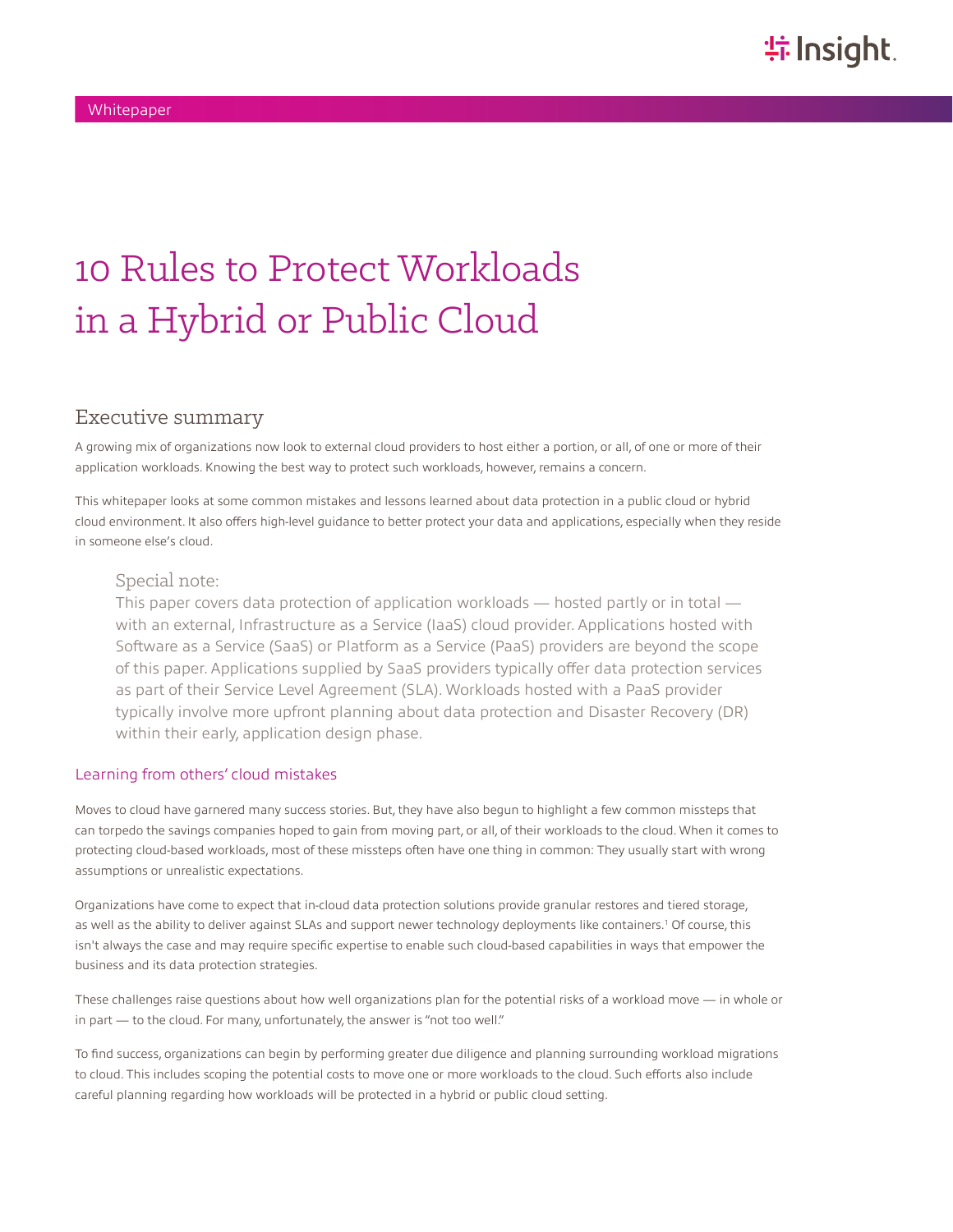# 10 rules to remember for data protection in the cloud

How can organizations avoid making costly mistakes regarding data protection of workloads in the public cloud? What should they know to help them be better prepared? Here are 10 general rules to keep in mind:

|   | 1. Don't confuse data resilience with data protection                        |
|---|------------------------------------------------------------------------------|
|   | 2. Remember the RTO                                                          |
| ᠖ | 3. Shorter, stricter RTO/RPO goals often mean more \$\$\$, even in the cloud |
|   | 4. Data protection's new frontier: Go beyond RTO/RPO                         |
| ╳ | 5. Interpreting "No SPOF" in the age of cloud                                |
|   | 6. Backup copies: When, where, how many, what type?                          |
|   | 7. Beware the cost of snapshots and data transport                           |
|   | 8. Write it down, write it down: Process and paper trails                    |
|   | 9. Become informed about emerging cloud backup trends                        |
|   | 10. Be realistic about what you can do                                       |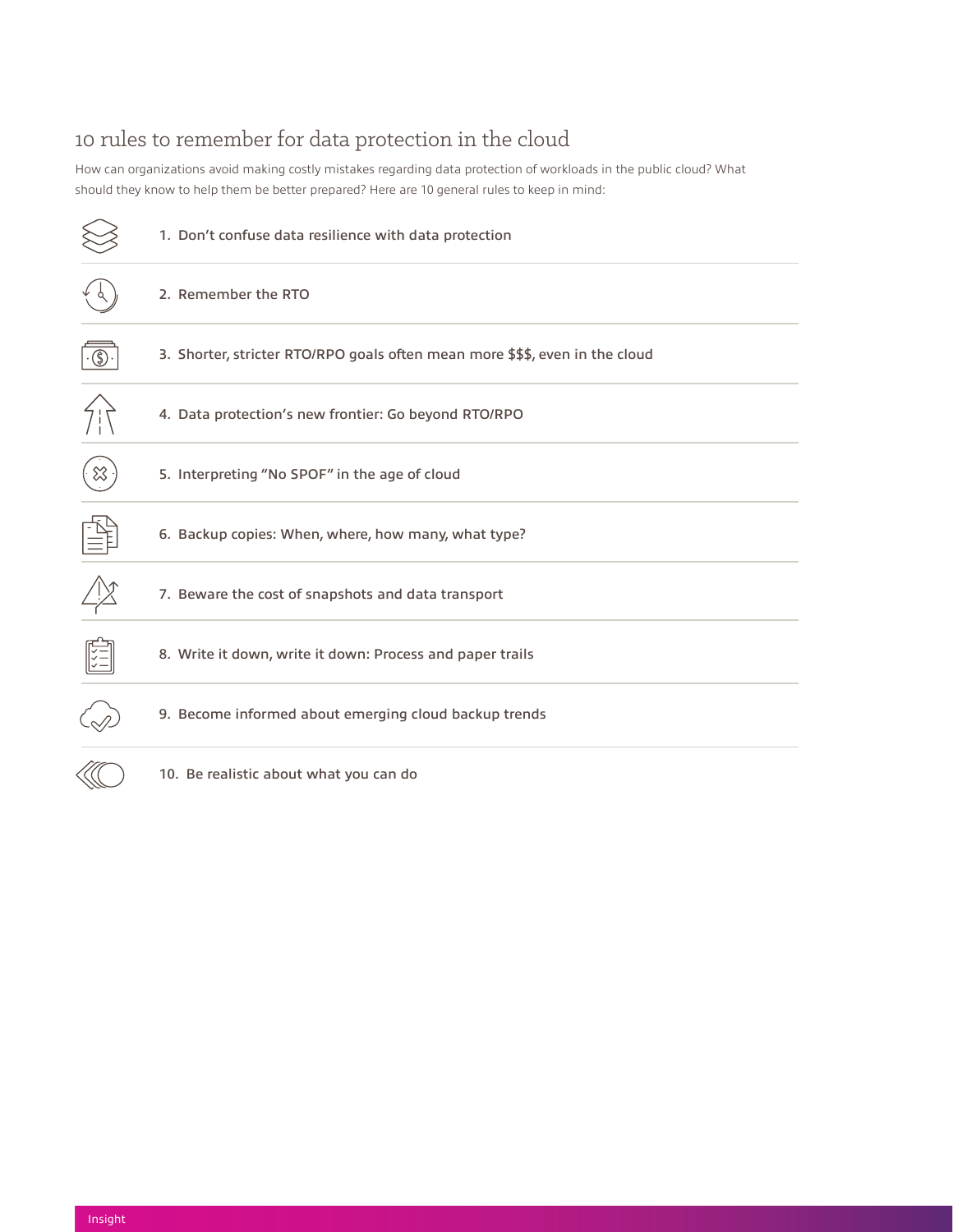#### Rule 1. Don't confuse data resilience with data protection

If you use an IaaS cloud provider to host some — or all — of your application workloads, don't assume that means the provider also offers adequate protection of your data or applications. IaaS providers often plan for "data resilience" not "data protection."

Data resilience means the cloud provider's data center environment has been designed to tolerate failure. For example, if a provider's server or storage system goes down, practices like data mirroring and redundant hardware might allow the same data and applications to become available on another system.

Data resilience is different from data protection, however. For certain use cases like above, data resilience might ensure the same primary data becomes available shortly after the event. What it doesn't do is protect primary data from being altered, corrupted, or accidentally deleted. This is where data protection tools come in. Instead of just having resilient copies of your data, data protection tools do more. They offer a safe, unchangeable secondary copy of your application data from a prior point in time. If your data becomes corrupted or is accidentally deleted, these tools let you restore the data from an earlier point before the corruption or deletion. Many data protection tools even help you protect and restore your data using the same compliance rules and processes that you follow in your own, in-house environment.

Talk to your cloud provider about the difference between data resilience and data protection. Ask to see what guarantees are in the SLA regarding each area. Unless you are working with a provider specializing in cloud-based backup and recovery services, you may find the IaaS provider doesn't go as far as you'd think to protect your data the way you would protect it in-house.

#### Rule 2. Remember the RTO

Not to be confused with the Alamo battle cry of 1836, "Remember the RTO" refers instead to important data protection fundamentals. These hold just as true for protecting workloads in the cloud as they do for protecting on-premises workloads.

Regardless of the underlying platform in use, data protection efforts for workloads should clearly define that workload's specific Recovery Time Objective (RTO) and Recovery Point Objective (RPO) goals.

#### In an outage or downtime scenario, this means asking:

- RTO: How quickly do I need this application workload to be back up and running?
- RPO: How much recent data can I afford to lose when I restore an application?

#### If the workload will be hosted in a public cloud, it also means asking the cloud provider:

- How can you support my RTO/RPO goals for this workload?
- What does your SLA promise regarding workload protection, recovery, and availability?
- How do your SLA end goals and requirements compare to or differ from our company's internal SLA requirements?

#### Rule 3. Shorter, stricter RTO/RPO goals often mean more \$\$\$, even in the cloud

Those managing enterprise data protection and DR in the pre-cloud era may recall the cost discussions associated with manning second data centers and off-site DR. While cloud now offers an interesting way for some organizations to avoid the costly CapEx investment in remote DR, use of cloud to host workloads doesn't preclude the still-significant costs associated with proper backup and DR.

Mission-critical workloads with a very short RTO/RPO goal may still require significant investment in backup and DR, even though such workloads are now hosted partly or completely in a public cloud. While some workloads may manage with looser RTO/RPO requirements and less investment, others may still require more. Learn what else may be needed to ensure more mission-critical workloads remain available if they go down for some reason.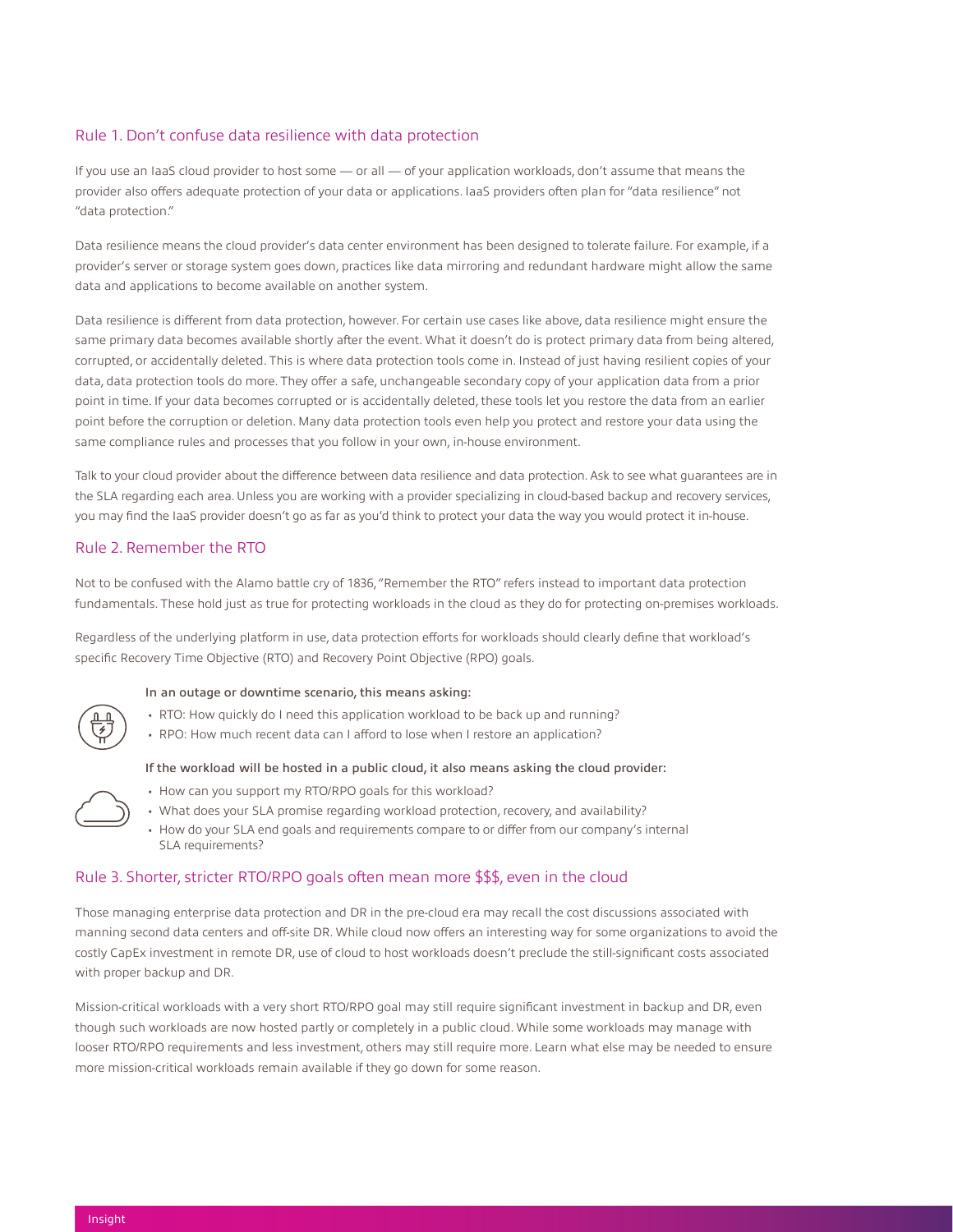#### Rule 4. Data protection's new frontier: Go beyond RTO/RPO

Unfortunately, when it comes to protecting your workloads in someone else's data center, it's not just about data protection and recovery after some type of downtime event. Workload cloud migration plans should be broadened to encompass not just data protection but other risks to the workload as well. This includes potential security, governance, and compliance risks or requirements that should be addressed for that workload and its data in the cloud.

In our workshops and assessments surrounding [workload platform alignment,](https://solutions.insight.com/Solutions/Modern-Infrastructure/Workload-Alignment) we often encourage participants to look more closely at these types of risks as well as the wider business and technological goals for their workloads. This gives a great head start when planning an upcoming cloud migration of a specific workload.

Some questions to ask in these areas might include:

- Should my workloads or data live in only one cloud provider or multiple cloud providers?
- Should my data live in the cloud or external to the cloud? The latter "external" case means you might use the cloud for its compute features but choose to host your own data. This is not intuitive but it can sometimes be a compelling use case for certain environments.
- If my workload is in only one cloud provider, what happens if the provider has an outage? Will my business survive?
- What levels of encryption are involved or needed with data or copies in transit and at rest?
- Who has access to my primary or protected data?
- Are different workloads adequately separated and protected in different areas of the provider's cloud?
- Do different workloads have established role-based access procedures and processes with separate user logins and passwords, where needed, to prevent unwanted or accidental access to important areas?

#### Tales from the trenches: What not to do with logins and passwords

One client had three "shadow IT" workloads running concurrently at a large, hyperscale cloud provider. These included the client's production workloads, associated development and testing workloads, and backups of the primary workloads (stored on the provider's secondary storage tier). Users of all three workloads accessed them with the same login/password credentials. One day, an administrator's accidental error caused all three sets of workloads to be deleted.

#### Rule 5. Interpreting "No SPOF" in the age of cloud

Another data protection fundamental is to plan for no Single Point of Failure (SPOF). In an on-premises data center environment, that might mean backup copies stored locally on disk, others possibly stored in the cloud and, even, offline backup tape stored in a third location or in another data center.

With workloads in the cloud, to give further assurances against potential SPOF scenarios, the cloud provider may offer the option to host additional copies of your data elsewhere. This might include hosting a copy on a cheaper storage tier. Most also offer the option to house more copies in the same geographic "zone" or in one or more alternate geographic zones. One recommendation with considerable merit may even involve moving backups to a different cloud provider entirely. This could protect you if an event caused disruption across the primary cloud provider's environment. Not surprisingly, all such protection scenarios involve additional cost and should be carefully vetted to determine the best mix of cost vs. risk.

Moving workload data or backups from one provider to another is likely to cost more than moving between zones within the same cloud provider.

#### Word to the wise: Outages happen

In November 2020, AWS experienced a major outage in a U.S. data center due to a capacity addition. A little more than two weeks later, Google Cloud Platform (GCP) experienced a failure that impacted its authentication system.<sup>2</sup> Until significant changes are made to improve interoperability, the onus falls on organizations to manage this risk appropriately.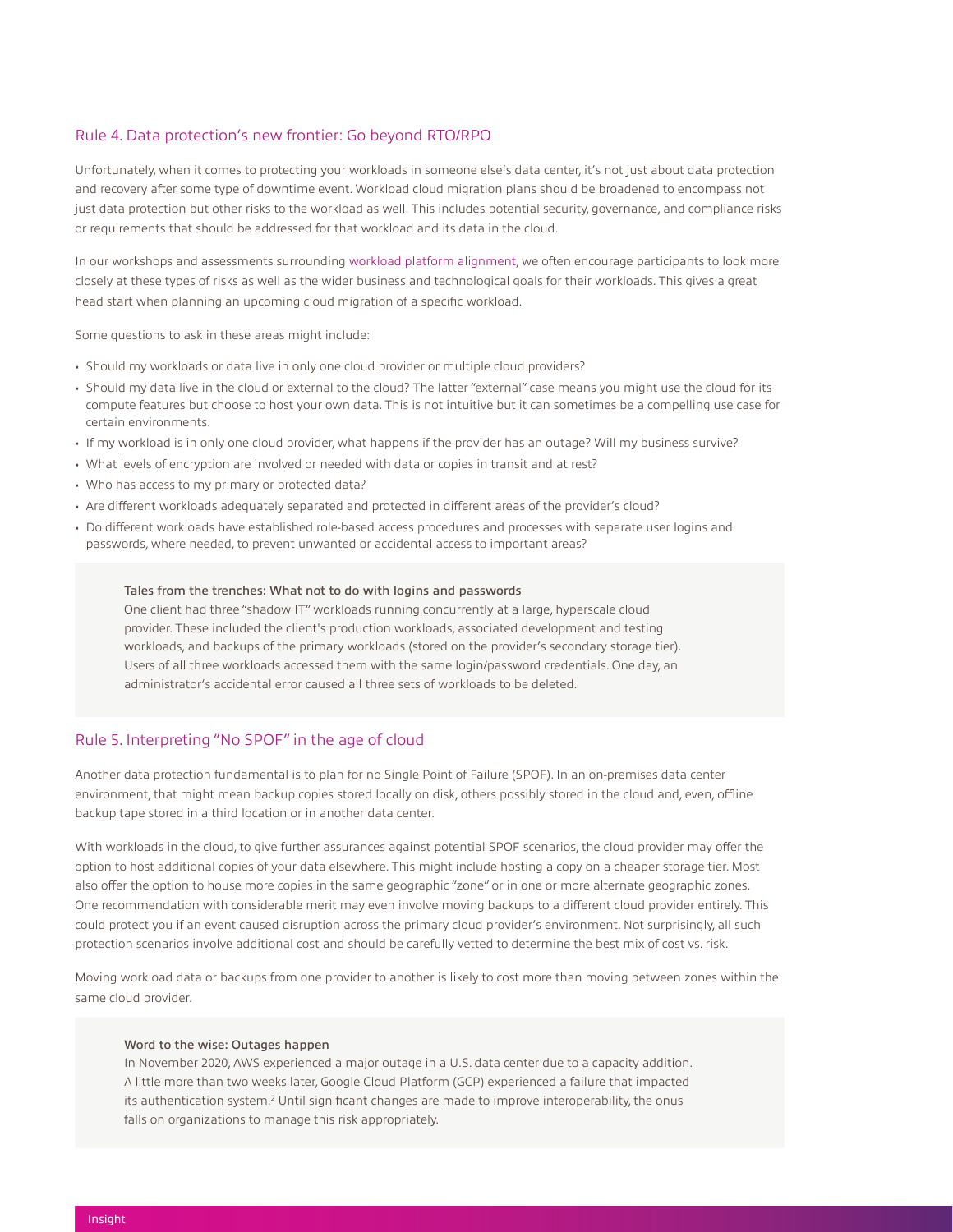#### Rule 6. Backup copies: When, where, how many, what type?

The prior rule touches on the area of backup copies. How often workloads require backup and what type of backup should be carefully considered with workloads in the cloud. Database systems or other systems may need application-level backup and backup that allows them to restore from some type of sudden or rolling database corruption. For example, as an adjunct to other data protection efforts, you may opt to also perform a separate daily "snapshot" copy that does not get overwritten in case you need to "rollback" to a prior point in time.



Does the provider have these capabilities? If so, what do they cost?



Does the provider offer true, unchangeable backup copies of the original or only copies for resilience? (See Rule 1)

### Special note about snapshots:

Another common data protection misstep is to assume snapshots are equal to backups. This is incorrect. With a snapshot, you create an efficient, immutable (unchangeable) copy of your data. Unlike backups, however, snapshot data usually remains on the same hard drive as the primary data. If the original hard drive(s) fail, your snapshots go with them. A true backup copy implies the copy is on a completely different system. Many organizations use snapshots to quickly recover their data, but they are still not to be confused with separate backup copies that are removed from the primary system. There are also different implementations of snapshots with different associated costs. See Rule 7 for an important cost metric associated with the use of some types of snapshots.

#### Rule 7. Beware the cost of snapshots and data transport

In the traditional world of backup and enterprise storage, disk-based snapshots have evolved to be a very rapid, spaceefficient way to back up large blocks of application data. Many traditional snapshots consume very little space and can be considered essentially "free" beyond the infrastructure needed to support it.

However, snapshots in the world of cloud can mean something very different. Instead of traditional, space-efficient snapshots, native snapshot capabilities offered by some cloud providers may consume the same amount of storage space as the primary data. That means if your primary data is a full terabyte, a snapshot of that data will be another full terabyte. Since many providers charge for allocated space, whether you use the data or not, this can end up costing quite a lot.

Typically, efforts to move copies of your data from place to place — or from provider to provider — may also cost more than you anticipated. Often, moving data out of the cloud provider's environment costs more than moving the data into it.

#### Tales from the trenches: Reining in snapshot cost overruns in the cloud

An international company had moved many workloads to a hyperscale cloud provider. To help with backup, the company had also begun to use the cloud provider's native snapshot capabilities. It wasn't long before the cost of storage for these snapshots came to the company's notice. We recommended the company replace the provider's inefficient snapshot process with a more traditional snapshot method available from a third-party tool. Just this change alone resulted in an 8X savings on the company's monthly cost of cloud storage.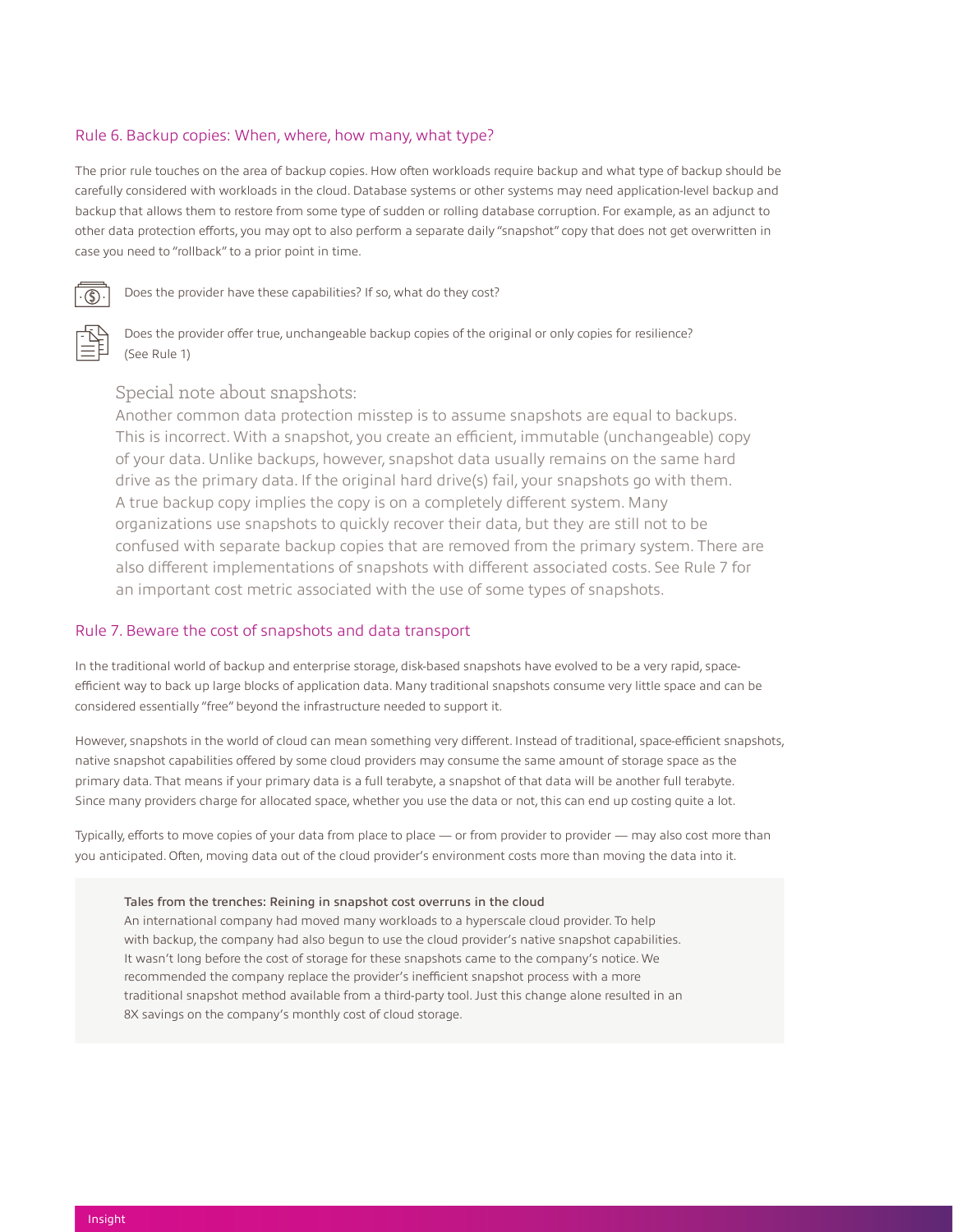#### Rule 8. Write it down, write it down: Process and paper trails

Even though workloads are in the cloud, data recovery is still your organization's responsibility. As such, it's critical to document and periodically update the process and responsibilities surrounding data protection and DR of workloads hosted partially or fully in a provider's cloud. Such documentation includes:



Data protection processes

Success/failure reports



E

Results of DR testing

Specific restoration procedures — which should be performed and audited on a periodic basis

Some questions to consider here might include:

- Who manages day-to-day data protection of cloud-based workloads?
- How easily can you restore your data from the cloud? What specific restoration steps are required? When should restoration be performed? Who is authorized to perform it? If you are relying on the vendor to perform some of these steps, their obligations should be spelled out in detail in the SLA.
- In an emergency, what assurance is there that important workloads will be restored or rehosted in a reasonable amount of time? Do you have to pay more for premium or faster restoration services? (Again, check the SLA to ensure these types of details are being addressed.)
- What is the provider's track record when problems arise?

#### Rule 9. Become informed about emerging cloud backup trends

There are many rapidly maturing approaches and technologies in the world of backup and the cloud. Some vendors now offer capabilities to protect on-premises data by sending data protection copies to public clouds. Many vendors are also developing cloud-native data protection solutions specifically designed for how data is stored and managed in a public cloud. Still other vendors are touting the potential reuse of public cloud backup copies for development and testing efforts.

If you are considering such options, look closely at the vendor's costing models and technical capabilities. Also learn how they would work with your organization and its corporate governance rules.

## As you conduct your search, be sure to look at the capabilities of not just emerging vendors but also your traditional data protection vendor and its competitors.

These features are evolving rapidly and can sometimes be hard to follow. Many of our clients find they can avoid the time and expense of doing this research on their own by seeking expert guidance. The Insight team spends considerable time with all vendors, new and emerging, to validate and even advise the manufacturers themselves.